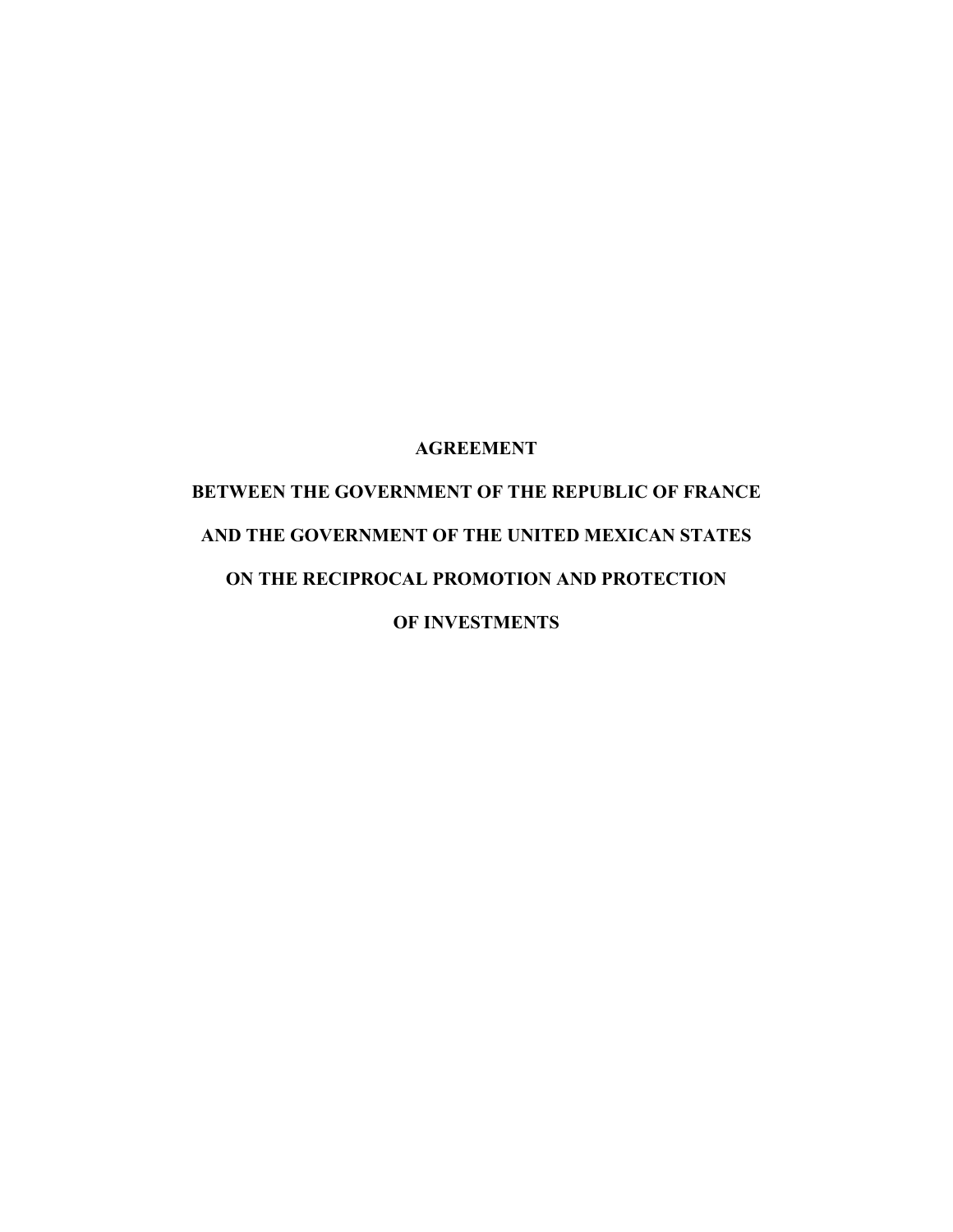The Government of the Republic of France and the Government of the United Mexican States hereinafter referred to as the Contracting Parties,

 Desiring to strengthen the economic cooperation between both States and to create favourable conditions for French investments in Mexico and Mexican investments in France,

 Convinced that the promotion and protection of these investments would succeed in stimulating transfers of capital and technology between the two countries in the interest of their economic development,

Have agreed as follows.

# **ARTICLE 1 Definitions**

For the purpose of this Agreement:

 1. The term "investment" means every kind of asset, such as goods, rights and interest of whatever nature, including property rights, acquired or used for the purpose of economic benefit or other business purposes, and in particular though not exclusively:

 a) Movable and immovable property as well as any other right in rem such as mortgages, liens, usufructs, pledges and similar rights;

 b) Shares, premium on share and other kinds of interest including minority or indirect forms, in companies constituted in the territory of one Contracting Party;

 c) Title to money or debentures, or title to any legitimate performance having an economic value;

 d) Intellectual, commercial and industrial property rights such as copyrights, patents, licenses, trademarks, industrial models and mockups, technical processes, Knowhow, tradenames and goodwill;

e) Rights derived from any concession conferred by any legal means;

 In accordance with the definition hereabove, any alteration of the form in which assets are invested shall not affect their qualification as investments provided that such alteration is nor in conflict with the legislation of the Contracting Party in the territory or in the maritime area of which the investment is made.

 But investment does not mean claims to money derived solely from commercial transactions designed exclusively for the sale of goods or services by a national or legal person in the territory of one Contracting Party to a national or legal person in the territory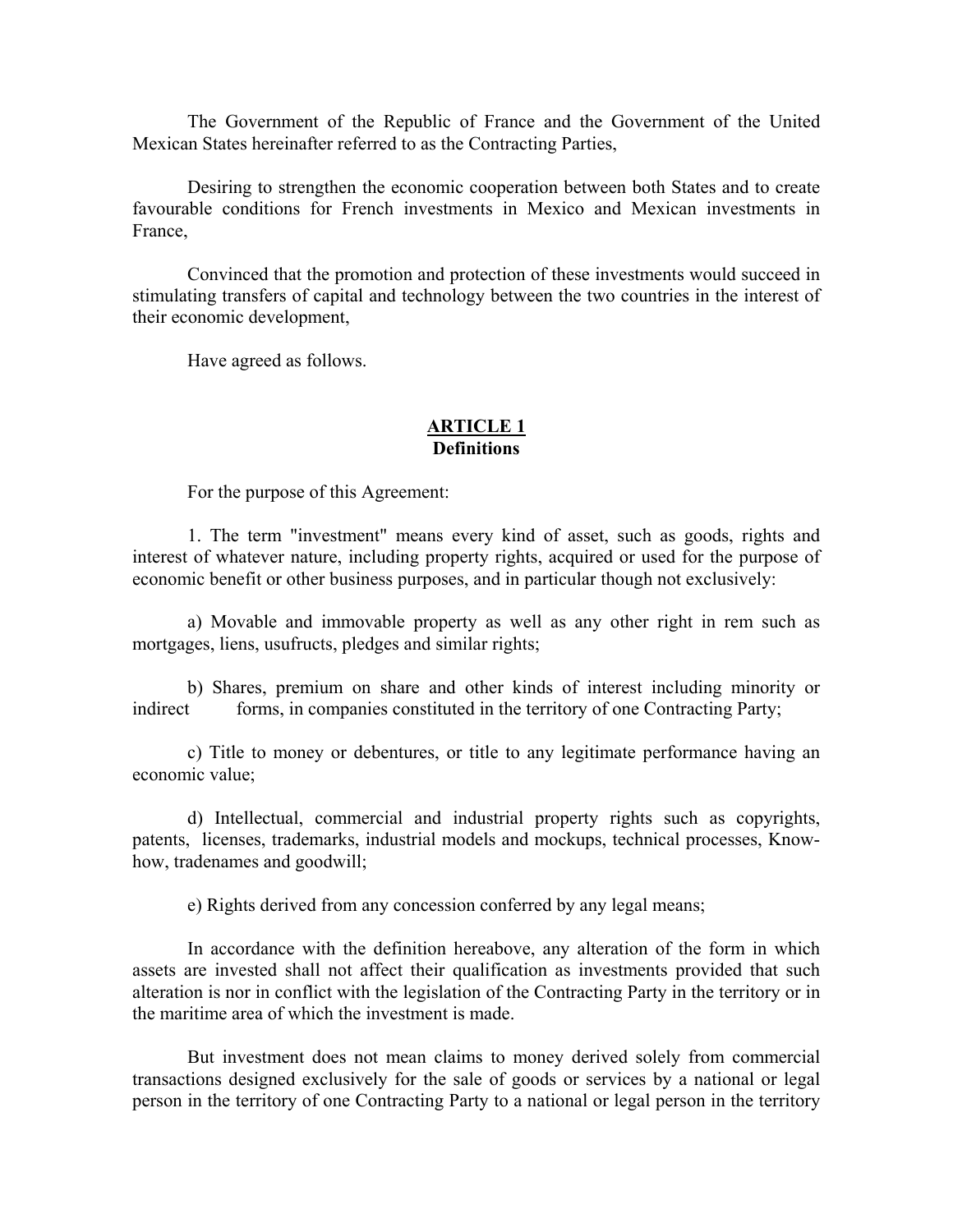of the other Contracting Party, credits to finance commercial transactions such as trade financing, and other credits with a duration of less than three years, as well as credits granted to the State or to a State enterprise.

 However, this shall not apply to credits or loans provided by an investor of a Contracting Party to an enterprise of the other Contracting Party which is owned or controlled by that investor.

2. The term "investor" means:

 a) nationals, i.e. physical persons possessing the nationality of either Contracting Party;

 b) any legal person constituted in the territory of one Contracting Party in accordance with the legislation of that Party and having its head office in the territory of that Party, or controlled directly or indirectly by the nationals of one Contracting Party, or by legal persons having their head office in the territory of one Contracting Party and constituted in accordance with the legislation of that Contracting Party. A legal person will be considered as controlled if the majority of its shares having voting rights is held by a national or a legal person having its head office in the territory of one Contracting Party and constituted in accordance with the legislation of that Contracting Party.

 3. The term "returns" means all amounts produced by an investment, such as profits, royalties and interests. Investment returns and, in case of re-investment, re-investment returns shall enjoy the same protection as the investment.

 4. The term "territory" means the territory of each Contracting Party. The term "marime area" means the exclusive economic zone ad the continental shelf outwards the territorial sea of each Contracting Party over which they have sovereign rights or jurisdiction in accordance with International Law.

#### **ARTICLE 2 Scope of the Agreement**

 1. It is understood that investments covered under the present Agreement are those which have already been made or may be made subsequent to the entering into force of this Agreement, in accordance with the legislation of the Contracting Party in the territory or in the maritime area of which the investment is made.

 2. This Agreement shall apply to the territory and the maritime area of each Contracting Party.

 3. Nothing in this Agreement shall be construed to prevent any Contracting Party to take any measure to regulate investment of foreign investors and the conditions of activities of these investors, in the framework of policies designed to preserve and promote cultural and lingustic diversity.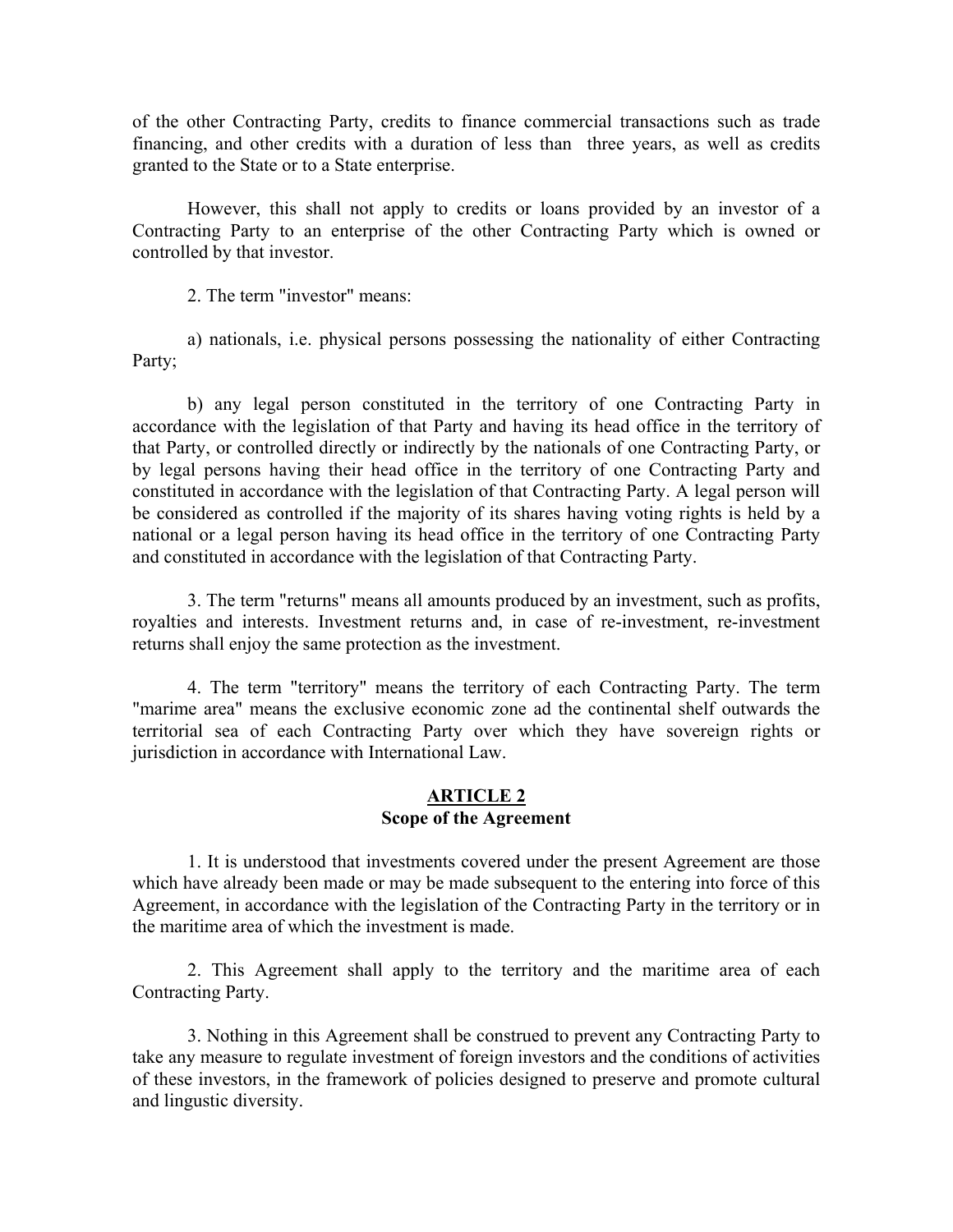# **ARTICLE 3 Promotion and admission of investments**

 Each Contracting Party shall admit in its territory and in its maritime area investments made by investors of the other Contracting Party in accordance with its legislation, and promote them under the provisions of this Agreement.

#### **ARTICLE 4 Protection and treatment of investments**

 1. Either Contracting Party shall extend and ensure fair and equitable treatment in accordance with the principles of International Law to investments made by investors of the other Contracting Party in its territory or in its maritime area, and ensure that the exercise of of the right thus recognized shall not be hindered by law or in practice.

 2. Each Contracting Party shall extend in its territory and in its maritime area to the investors of the other Contracting Party, with respect to their investments, and to the operation, management, maintenance, use, enjoyment or disposal of such investments, treatment not less favourable than that granted to its investors, or the treatment granted to the investors of the most favoured nation, if the latter is more favourable.

 Notwithstanding the principle of national treatment, either Contracting Party may require an investor of the other Contracting Party, or an enterprise in its territory, owned or controlled by such investor, to provide routine information for statistical purposes concerning its investments.

 This treatment shall not include the privileges granted by one Contracting Party to investors of a third party State by virtue of its participation or association in a free trade zone, customs union, common market or any other form of regional economic organization.

The provisions of this article do not apply to tax matters.

 3. The investment made by investors of one Contracting Party in the territory and in the maritime area of the other Contracting Party shall enjoy full and complete protection and safety in the said territory or maritime area.

 4. Within the framework of their internal legislation, the Contracting Parties shall benevolently examine requests for entry and autorization to reside, work and travel made by the nationals of one Contracting Party in relation to an investment made in the territory or in the maritime area of the other Contracting Party.

# **ARTICLE 5 Expropriation and compensation**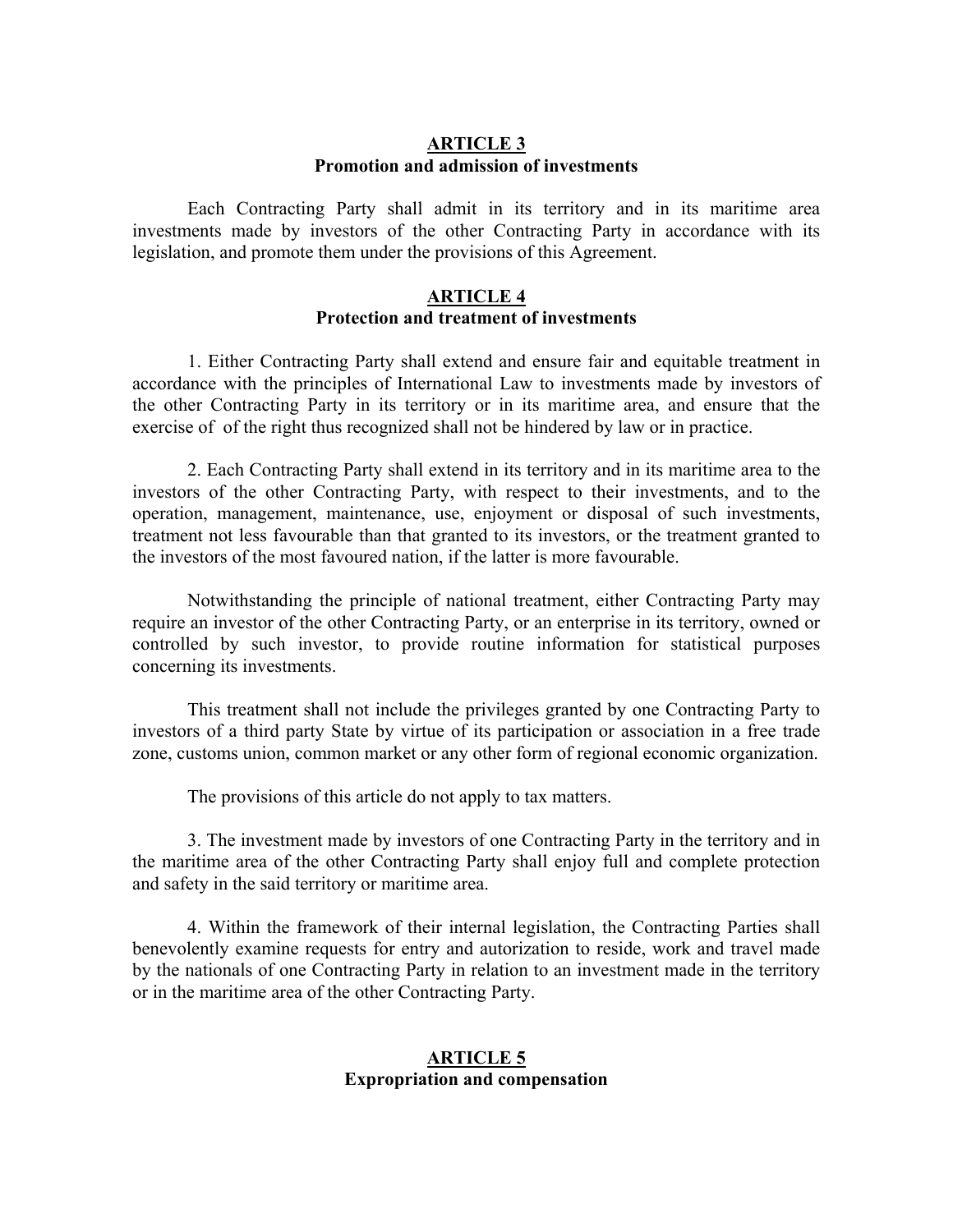1. Neither Contracting Party shall nationalize or expropiate directly or indirectly, or take any measure having a similar effect, on an investment of the other Contracting Party, in its territory and in its maritime area, except:

i) in the public interest;

ii) provided that these measures are not discriminatory;

iii) in accordance with due process of law;

 iv) on payment of a compensation in accordance with paragraphs 2 and 3 of the present Article.

 2. Compensation shall be paid without delay, in a fully realizable and freely transferable manner.

 Compensation shall be equivalent to the fair market value or, in the absence of such a value, to the genuine value of the expropriated or nationalized investment concerned immediately before the expropriation took place and shall not reflect any change in value occurring because the intended expropriation had become known earlier. Valuation criteria, shall include the going concern value, asset value including declared tax value of tangible property, and other criterias, as appropriate, to determine the fair market value. The said compensation, the amounts and conditions of payment, shall be set not later than the date of dispossession. Until the date of payment, the compensation shall produce interest calculated at the appropriate market rate of interest.

# **ARTICLE 6 Compensation for losses**

 Investors of one Contracting Party whose investments have suffered losses due to war or any other armed conflict, revolution, national state of emergency or revolt occurring in the territory or in the maritime area of the other Contracting Party, shall enjoy treatment from the latter Contracting Party that is not less favourable than that granted to its own investors or to those of the most favoured nation.

#### **ARTICLE 7 Free transfer**

 Each Contracting Party, in the territory or in the maritime area of which the investments have been made by investor of the other Contracting Party, shall ensure to these investors the free transfer of:

a) interest, dividends, profits and other current income,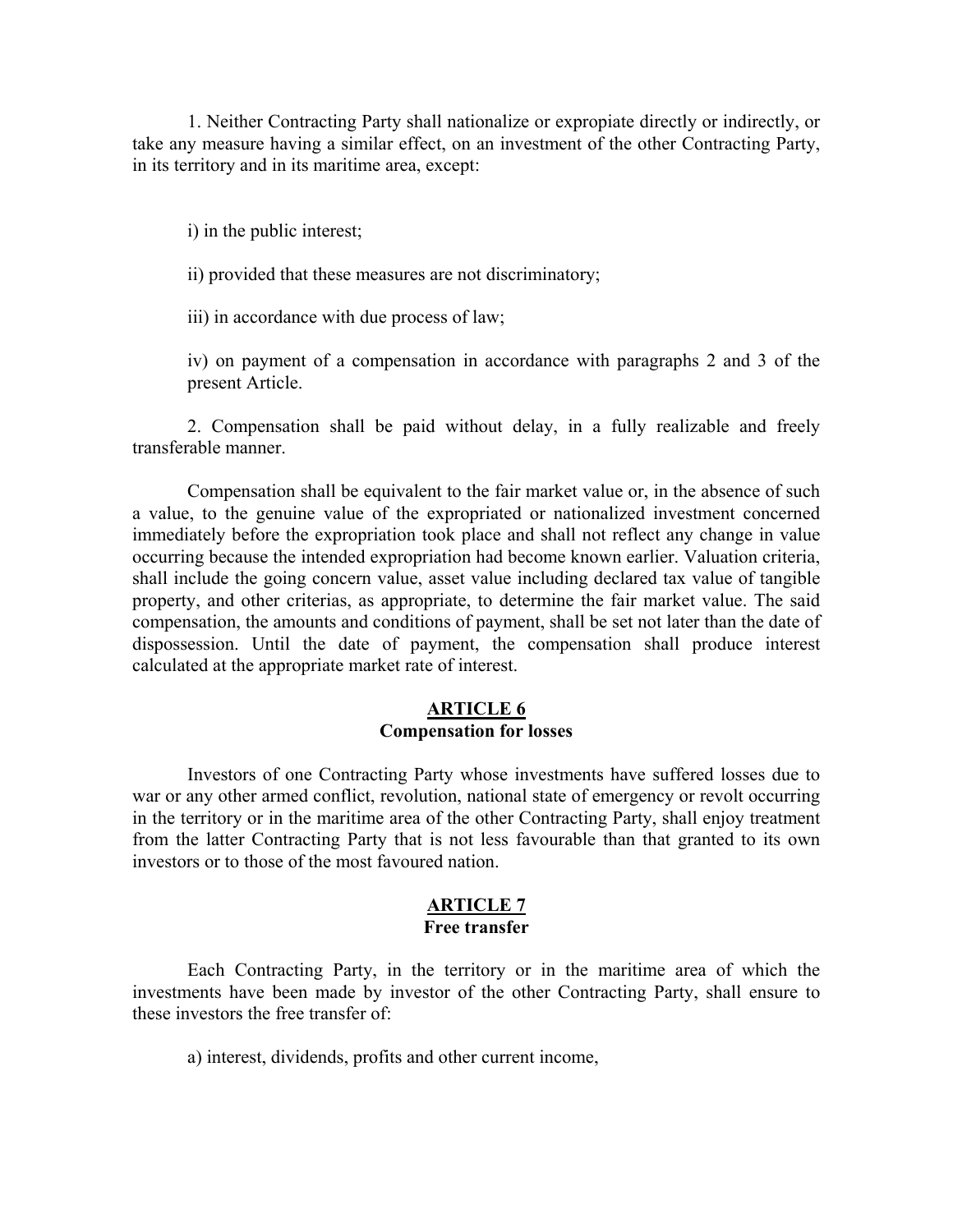b) payments deriving from rights as defined in Article 1, Paragraph 1, letters (d) and (e).

c) repayments of loans which have been regularly contracted,

 d) value of partial or total liquidation or disposition of the investment, including capital gains on the capital invested;

e) compensation in accordance with Article 5, Paragraphs 2 and 3,

 f) earnings and other remuneration of personnel engaged from abroad in connection with an investment.

 The transfers referred to in the foregoing paragraphs shall be promptly effected at the official exchange rate prevailing on the date of transfer.

 In case of a serious balance of payments difficulties or the threat, each Contracting Party may temporarily restrict transfers, provided that such a Contracting Party implements measures or a program in accordance with the International Monetary Fund's standards. These restrictions would be imposed on an equitable, non-discriminatory and in good faith basis.

# **ARTICLE 8 Investment guarantees and subrogation**

 1. In the event that the regulations of one Contracting Party contain a guarantee for investments made abroad, this guarantee may be accorded, after examining case by case, to investments made by investors of this Contracting Party in the territory or in the maritime area of the other Contracting Party.

 Investments made by investors of one Contracting Party in the territory or in the maritime area of the other Contracting Party may obtain the guarantee referred to in the foregoing paragraph only if they have been previously agreed to by the other Contracting Party.

 2. Both Contracting Parties recognize the full rights of subrogation with regard to the rights or actions of an investor whose investment has been covered by a guarantee. In case of a dispute, only the investor or a privately managed company may initiate, or participate in, proceedings before a national tribunal or submit the case to international arbitration in accordance with the provisions of Article 9 of this Agreement.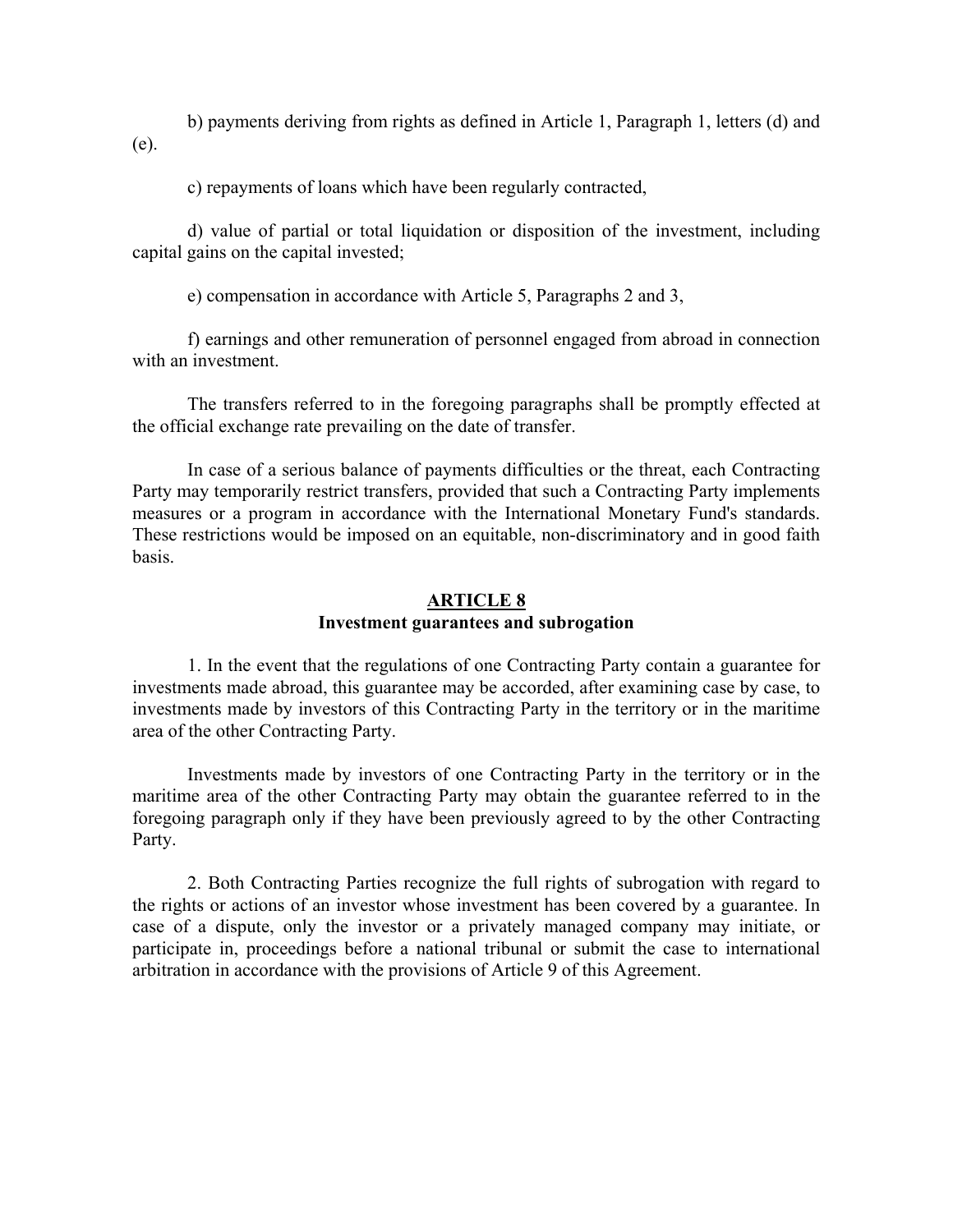# **ARTICLE 9 Settlement of disputes between an investor of one Contracting Party and the other Contracting Party**

 1. This Article only applies to disputes between a Contracting Party and an investor of the other contracting Party concerning an alleged breach of an obligation of the former under this Agreement which causes loss or damage to the investor or its investment.

2. With respect to the submission of a claim to arbitration:

 a-an investor of one Contracting Part may not allege that the other Contracting Party has breached an obligation under this Agreement both [à la fois] in arbitration under this Article and in a proceeding before a competent court or administrative tribunal of the former Contracting Party, party to the dispute.

 b-likewise, where an enterprise of one Contracting Party that is a juridical person that an inverstor of the Contracting Party owns or controls alleges in proceedings before a competent court of administrative tribunal of the Contracting Party, party to the dispute, that the former Contracting Party has breached an obligation under this Agreement, the investor may not allege that breach in an arbitration under this article.

 3. A dispute under this Article may be submitted for arbitration, provided that six months have elapsed since the events giving rise to the claim occurred and provided that the investor has delivered to the Contracting Party, party to the dispute, written notice of his intention to submit a claim to arbitration at least 60 days in advance, but no latter than 4 years from the date the investor first acquired or should have acquired knowledge of the events which gave rise to the dispute, to:

 i) the International Centre for Settlement of Investment Disputes ("the Centre"), established pursuant to the Convention of the Settlement of Investment Disputes between States and nationals of other States ("the ICSID Convention"), if the Contracting Party of the investor and the Contracting Party to the dispute are both parties to the ICSID Convention;

 ii) the Centre under the rules governing the Additional Facility for the Administration of Proceedings by the Secretariat of the Centre, if the Contracting Party of the investor or the Contracting Party to the dispute, but not both, is a party to the ICSID Convention;

 iii) an ad hoc arbitration tribunal established under the Arbitration Rules of the United Nations Commission on International Trade Law ("UNCITRAL");

 iv) the International Chamber of Commerce, by an ad hoc tribunal under its rules of arbitration.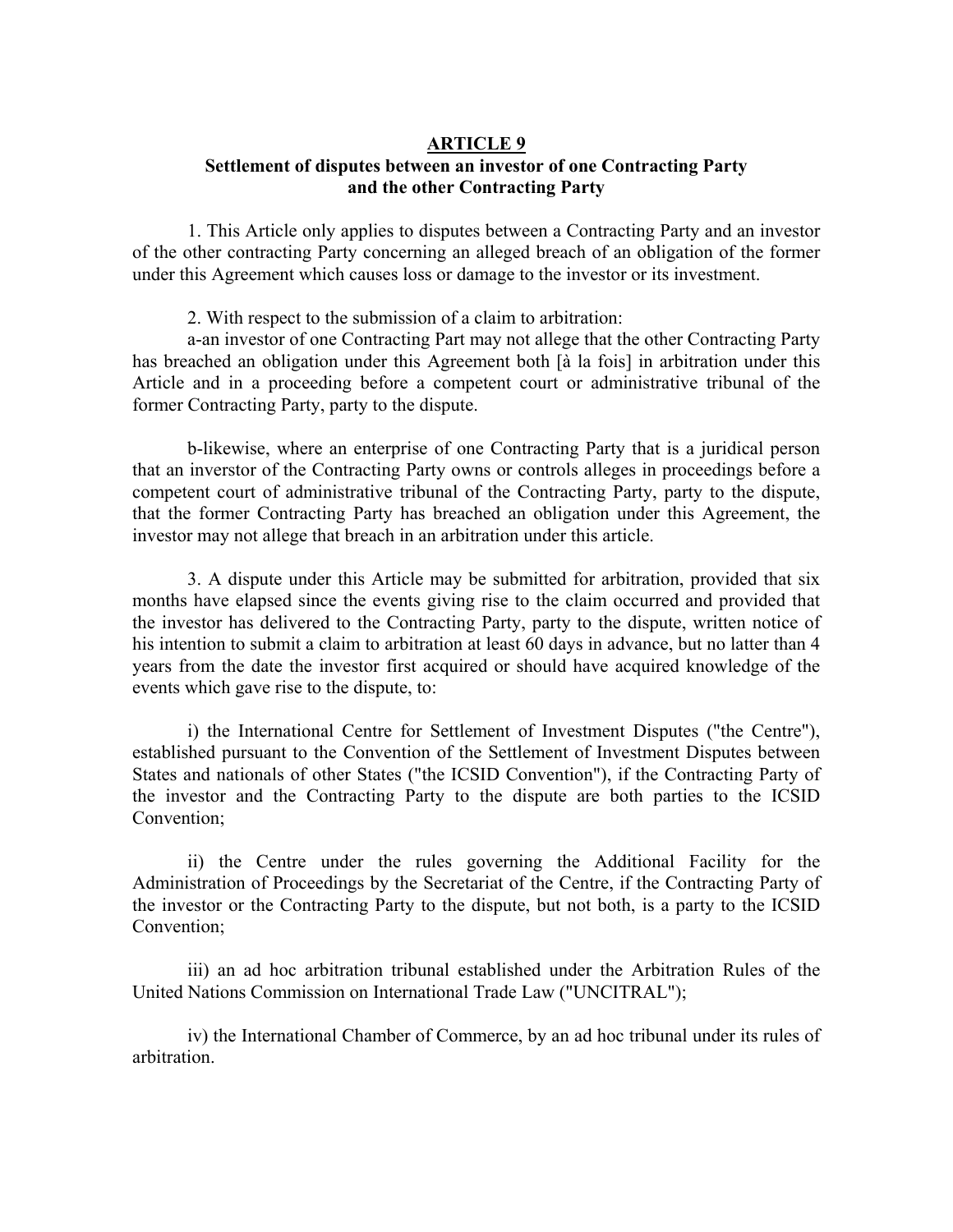4. The applicable arbitration rules shall govern the arbitration except to the extent modified by the present Article.

 5. Unless the parties to the dispute agree otherwise, the arbitral tribunal shall comprise three members. Each party to the dispute shall appoint one member and these two members shall agree upon a thrid member as their chairman.

 i) Members of arbitral tribunals shall have experience in international law and investment matters.

 ii)If an arbitral tribunal has not been constituted within 90 days from the date the claim was submitted to arbitration, either because a party to the dispute failed to appoint a member or the elected members failed to agree upon a chairman, the Secretary General of ICSID, on the request of any of the parties to the dispute, shall be invited to appoint, in his discretion, the member or members not yet appointed. Nevertheless, the Secretary General of ICSID, when appointing a chairman, shall assure that the chairman is a national of neither of the Contracting Parties.

 6. A tribunal established under this Article shall decide by a majority of votes the dispute in accordance with this Agreement and applicable rules and principles of international law.

7. i) Arbitration awards may provide the following forms of relief:

 a) a declaration that the contracting Party has failed to comply with its obligations under this Agreement;

 b) pecuniary compensation, which shall include interest from the time the loss or damage was incurred until the time of payment;

 c) restitution in kind in appropriate cases, provided that the Contracting Party may pay pecuniary compensation in lieu thereof where restitution is not practicable; and

d) with the agreement of the parties to the dispute, any other form of relief.

 ii) Arbitration awards shall be final and binding only upon the parties to the dispute and only with respect to the particular case.

 iii) The final award will only be published if there is written agreement by both parties to the dispute.

iv) An arbitral tribunal shall not order a Contracting Party to pay punitive damages.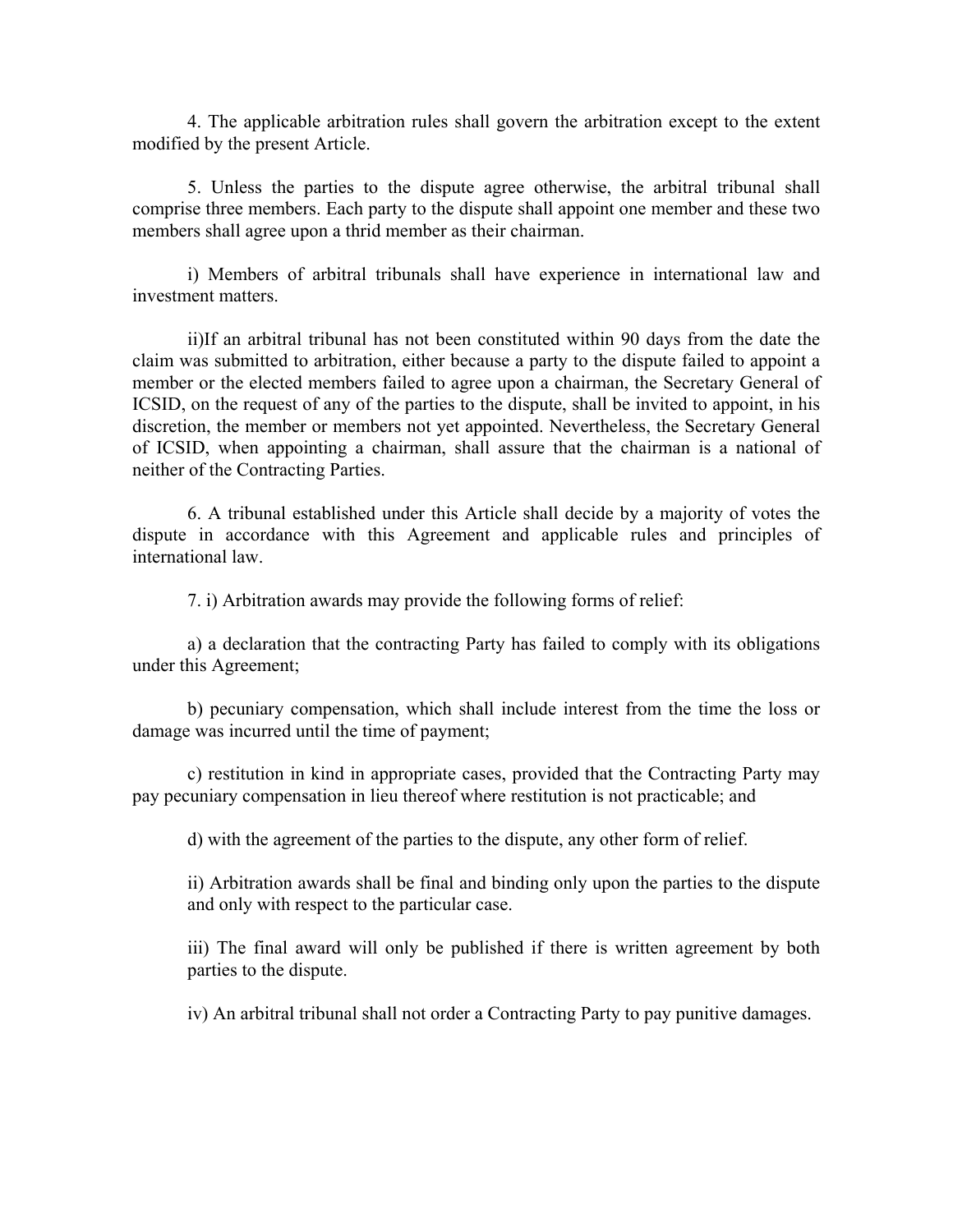#### **ARTICLE 10 Special commitments**

 1. If legal provisions of either Contracting Party or obligations derived from International Law existing at present or established hereinafter between the Contracting Parties in addition to the present Agreement, contain a regulation, whether general or specific, according to which, a treatment more favourable than the provided for this Agreement shall be granted to investments by nationals or companies of the other Contracting Party, such regulation shall to the extent that is more favourable, prevail over this Agreement.

 2. Each Contracting Party shall observe any other obligation it has assumed in writing, with regard to investments in its territory by investors of the other Contracting Party. Dispute arising from such obligations shall be settled under the terms of the contracts underlying the obligations.

#### **ARTICLE 11 Disputes between the Contracting Parties**

 1. Disputes relating to the interpretation or application of this Agreement shall be settled, if possible, by means of diplomatic consultations and negotiations.

 2. If the dispute has not been settled within a period of six months from the date of the request for consultations raised by either Contracting Party, it may be submitted at the request of either Contracting Party to an Arbitral Tribunal.

 3. The said Tribunal shall be created as follows for each specific case: each Contracting Party shall appoint one arbitrator, and the two arbitrators thus appointed shall appoint by mutual agreement a national of a third Country, who shall be designated as Chairman of the Tribunal by the two Contracting Parties. All the arbitrators must be appointed within two months from the date of notification by one Contracting Party to the other Contracting Party of its intention to submit the disagreement to arbitration.

 4. If the periods specified in Paragraph 3 above have not been met, either Contracting Party, in the absence of any other agreement, shall invite the Secretary General of the United Nations Organization to make the necessary appointments. If the Secretary General is a national of either Contracting Party, or if he is otherwise prevented from discharging the said function, the Under-Secretary next in seniority to the Secretary General, who is not a national of either Contracting Party, shall make the necessary appointments.

 5. The tribunal shall reach its decisions by a majority of votes. These decisions shall be final and legally binding upon the Contracting Parties. It shall decide dispute according to this Agreement and to the other relevant rules of International Law.